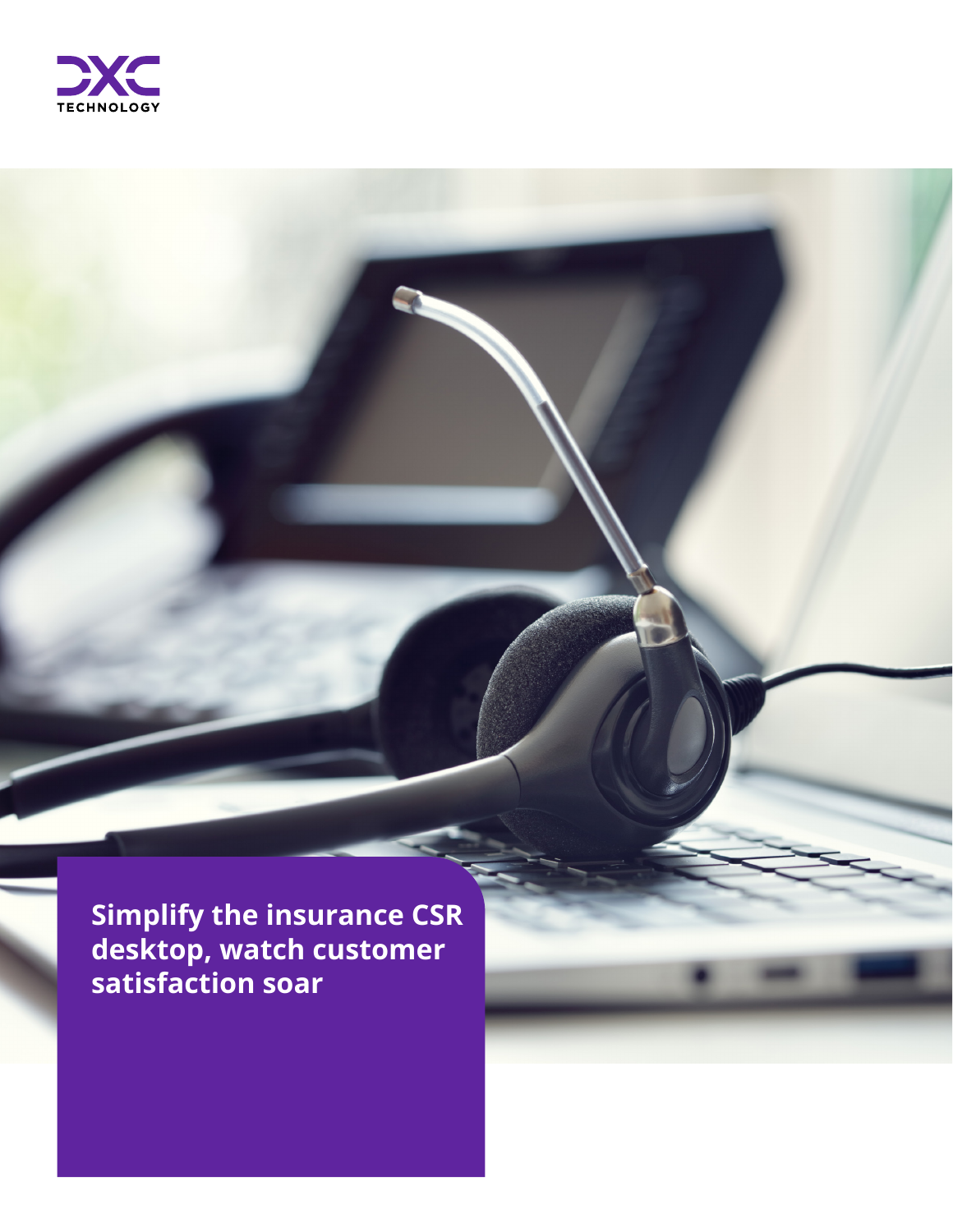**Emerging customers desire life insurance products that meet their needs, delivered through an experience that is personalized to them.** As burdened as life insurers may feel in the face of emerging customer expectations, there's plenty of reason for them to see the current moment as one of great opportunity. For demographic reasons, life insurers face a different customer — or rather array of customers — and for technological reasons, they feel challenged to match their current portfolio of systems to emerging customer demands. However, new kinds of customers mean having the opportunity for new products and new avenues to reach them. And while existing technology and business processes are difficult to match to rapidly changing ways of doing business, emerging technology can help insurers not only to meet customer expectations but to meet them far more efficiently.

Whether from a standpoint of sales or policy servicing, there is no question that life insurers need to adapt — and quickly — to new kinds of customers and new levels of service. Insurers seeking to grow have a large uninsured market to address, but that market is difficult to reach by the traditional agent channel. It consists largely of younger people who have different views about the timing of life events, about asset ownership and employment, and who don't see the value of life insurance in the absence of a loss. They may see life insurance as a commodity, they expect a more individualized approach from the companies they do business with, and they have little tolerance for the slow and intrusive way life insurance has traditionally been sold.

Emerging customers desire life insurance products that meet their needs, delivered through an experience that is personalized to them. Therefore, once they have sold the right product, carriers need to follow up with an ongoing customer service experience that is simple, effective and relevant to the customer's lifestyle. The emerging customer's appetite presents a historic opportunity for insurers to become relevant beyond the sale of the policy, and to be involved in the ongoing well-being of customers rather than only being associated with their mortality.

## **Quick gains: Build on your existing investments**

Few life insurers are currently equipped to provide a service experience beyond the traditional agent-centered transactional sale. Insurers who seize the opportunity to build a compelling service proposition and adopt capabilities that expand beyond the once-and-done, classic indemnity proposition need to look to external partners more experienced in digital modes of customer interaction. One area where insurers can make quick gains not just in the quality of customer experience but also in efficiency, is the connection between online sales and service personnel and the customer.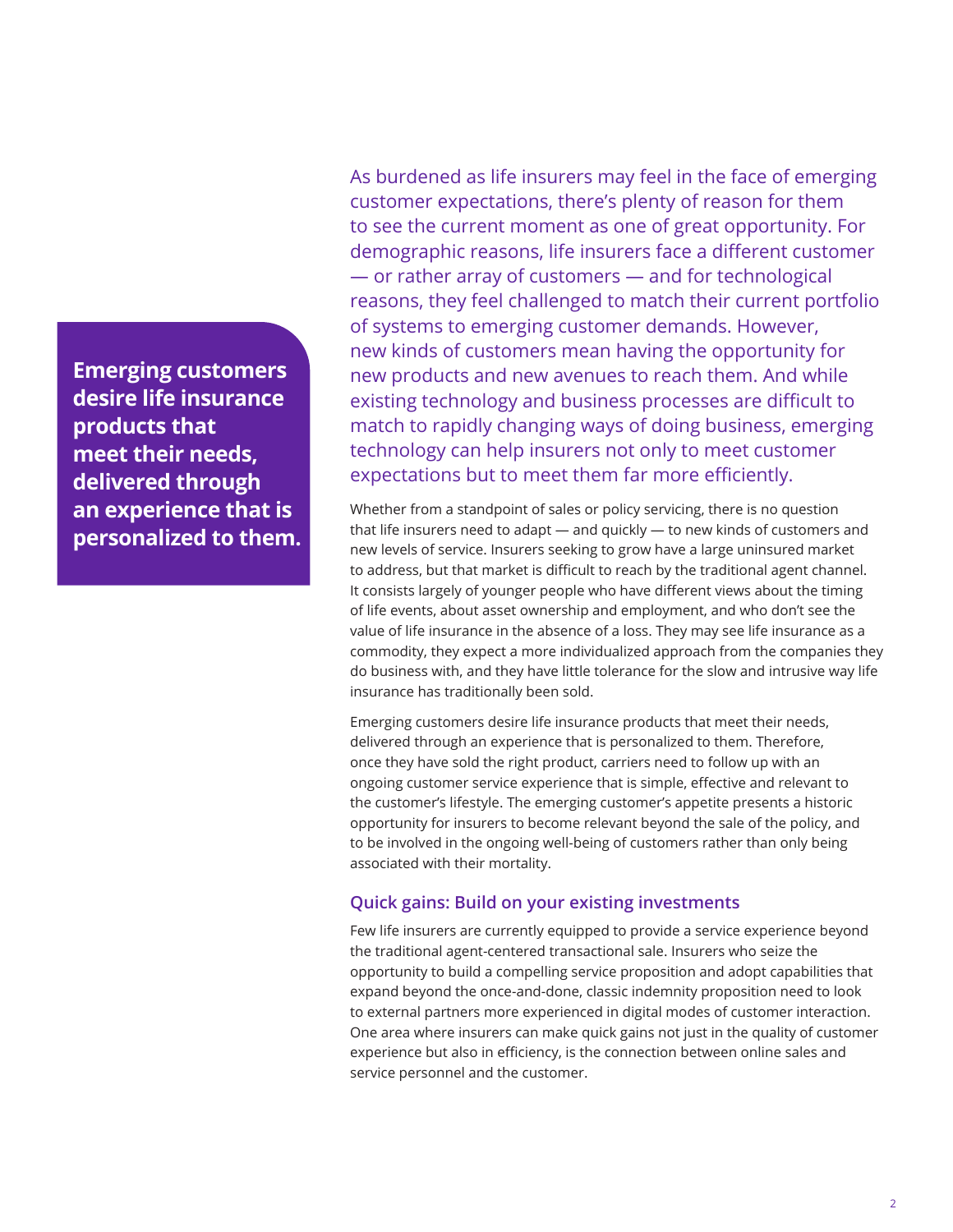Despite significant investment in customer service, insurers generally still fall short on delivering a quick and effective customer service experience. Insurers have built service organizations with highly trained customer service representatives (CSRs) to interact with customers by phone or chat. Insurers have also adopted CSR user interfaces (UIs) or workstations to streamline professionals' interaction with back-office systems.

The problem most life insurers face is having multiple legacy administration and other systems that are difficult to integrate with UIs. Even at some of the most responsive service organizations, CSRs typically must engage with several UIs to interact with the various back-office systems that contain the information needed to answer customers' inquiries.

Depending on the party inquiring and the nature of a given inquiry, CSRs may have to refer to compliance policies to determine who is eligible to receive what information. Upon receiving a call, the CSR must first authenticate the caller's role, whether that be the policy owner or some other party, and then consult policies to determine what information that party is authorized to access. The CSR may need a variety of information from multiple sources, including, for example, records of previous calls, claims and payments or of work undertaken previously. The need for CSRs to switch between these system interfaces increases carriers' CSR training burden, introduces friction into the service process and results in longer calls and times-to-resolution.

## **Near-term solution: A single CSR interface**

A near-term solution to the problem is having a system that integrates disparate back-office systems into an intuitive interface, or desktop, that provides quick and easy access for the CSR — to answer any inquiry by any party to a policy. In a technical sense, having a single CSR interface elevates the integration of each system-to-interface to a higher level; in a conceptual sense, it uses modern integration and digital technology to support the simplicity of a single service professional interacting with a single policy owner or other party to the contract.

Ideally, integration of the desktop works at two levels: directly integrating the desktop to relevant back-office systems, and integration between back-office systems to complete transactions in which more than one is involved — such as a policy system and a billing or customer correspondence system, or all three. Through a desktop application that includes a rules engine, CSRs can successfully complete a range of inquiry-related tasks in a once-and-done fashion, according to the insurer's unique business rules and workflow. The desktop will allow the CSR to complete transactions that effect changes in the back-office systems. This desktop will also include audit capabilities that automate documentation of those processes and other aspects of the CSR's interaction with the calling party, so that every essential detail of the call is recorded — at the back-office system or the customer service center level, as appropriate — for transactional and regulatory compliance purposes.